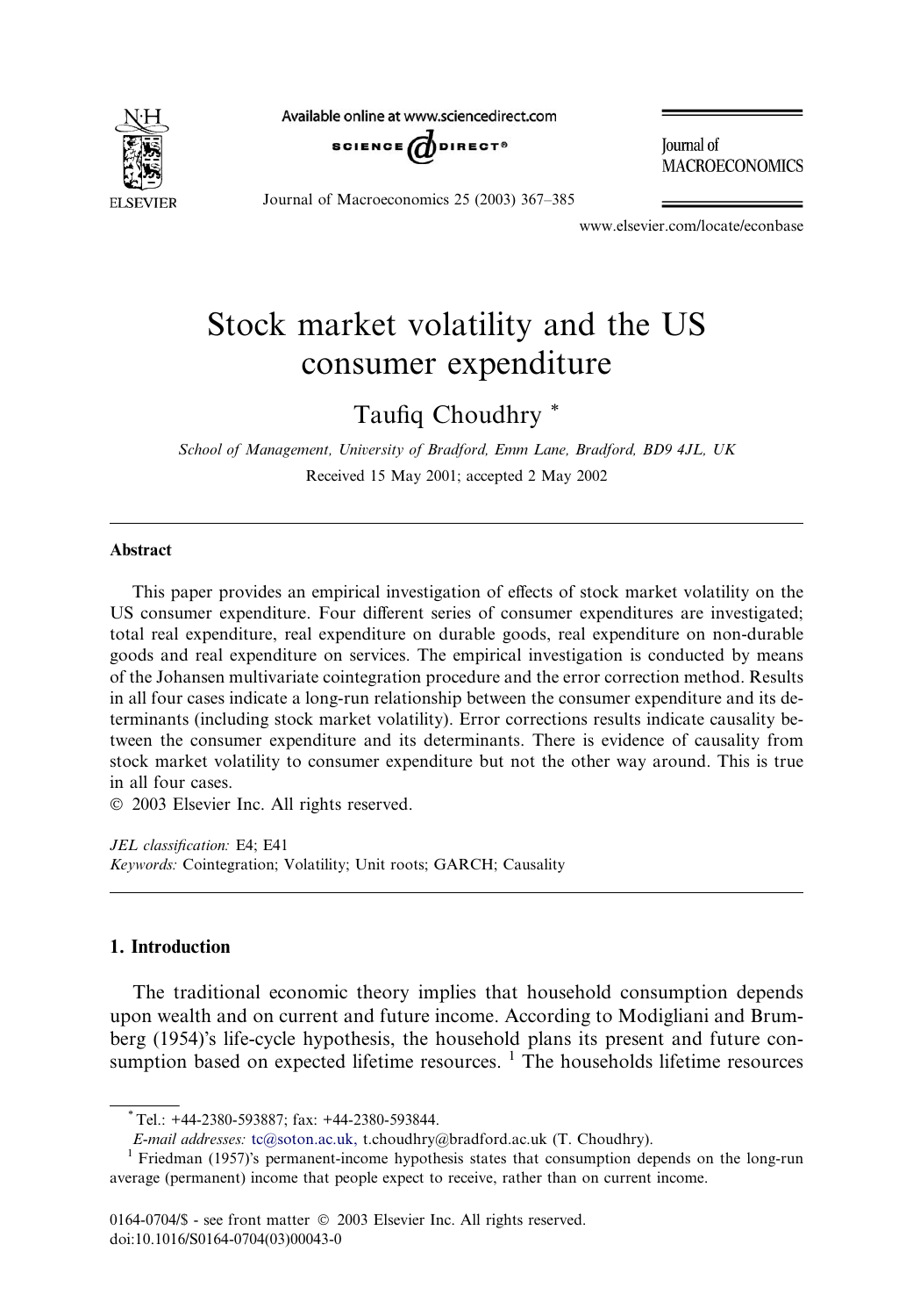include its current and future labour income, its current financial assets and its nonfinancial assets. Thus along with current and future income, the value of financial assets also influence current and future consumption. The life-cycle hypothesis implies that a decline in stock prices has a negative effect on current household consumption (Garner, 1990). A decline in stock prices reduces the financial wealth available to the household for consumption and bequest, forcing a reduction in planned consumption over the life cycle. <sup>2</sup> According to Garner along with stocks the consumer wealth also includes money, government bonds, real estate and tangible assets. And, yet over time, stock market fluctuations account for much of the variation in household wealth because stock prices are so volatile. The effects of stock price on consumer expenditure as been well documented (see Garner, 1990; Romer, 1990; Poterba and Samwick, 1995; Shirvani and Wilbrattie, 2000).

This paper investigates the effects of stock market volatility (uncertainty) on the US consumer expenditure. Shirvani and Wilbrattie (2000) claim that the frequency and severity of recent stock market declines provide grounds for concern that stock market volatility remains a significant potential source of instability to the real economy. Extreme stock market volatility may make economic agents temporarily uncertain about the level of future income (Romer, 1990). This uncertainty in turn causes consumers to postpone consumption or purchase of goods and services. To our knowledge no other study investigates the effects of stock market volatility on US consumer expenditure. Empirical investigation is conducted for real consumer expenditure on all goods and services, on durable goods only, on non-durables only and on services only. The empirical tests are conducted by means of multivariate Johansen cointegration procedure and error correction method.

### 2. The consumer expenditure and its determinants

As stated earlier, the standard Economic theory indicates that consumer spending depends both on wealth and on current and future income. Both the permanent-income hypothesis and the life-cycle hypothesis indicate a direct relationship between real income and real consumption. According to Garner (1990) consumer confidence about future business and financial conditions may be an important determinant of consumer expenditure. Consumption decisions depend not only on ability to buy but also on willingness to buy, with consumer optimism or pessimism being the key determinant of willingness (Katona, 1975). Increase in the consumer confidence about the future of the business and financial conditions should increase consumption in the present period and a decrease in the confidence should provide the opposite affect.<sup>3</sup>

 $2$  According to Garner (1990) the effect of lower stock prices on current consumption should be relatively small because the decrease in planned consumption is spread over the whole life cycle. <sup>3</sup> Empirical evidence regarding the effects of the consumer confidence on consumption is mixed. Brinner

et al. (1985) and Juster and Wachtel (1972) find useful role of the consumer confidence in the consumption function. Whereas Burch and Gordon (1984) and Garner (1986) fail to find any significant role of the consumer confidence once income and stock prices are taken into account.